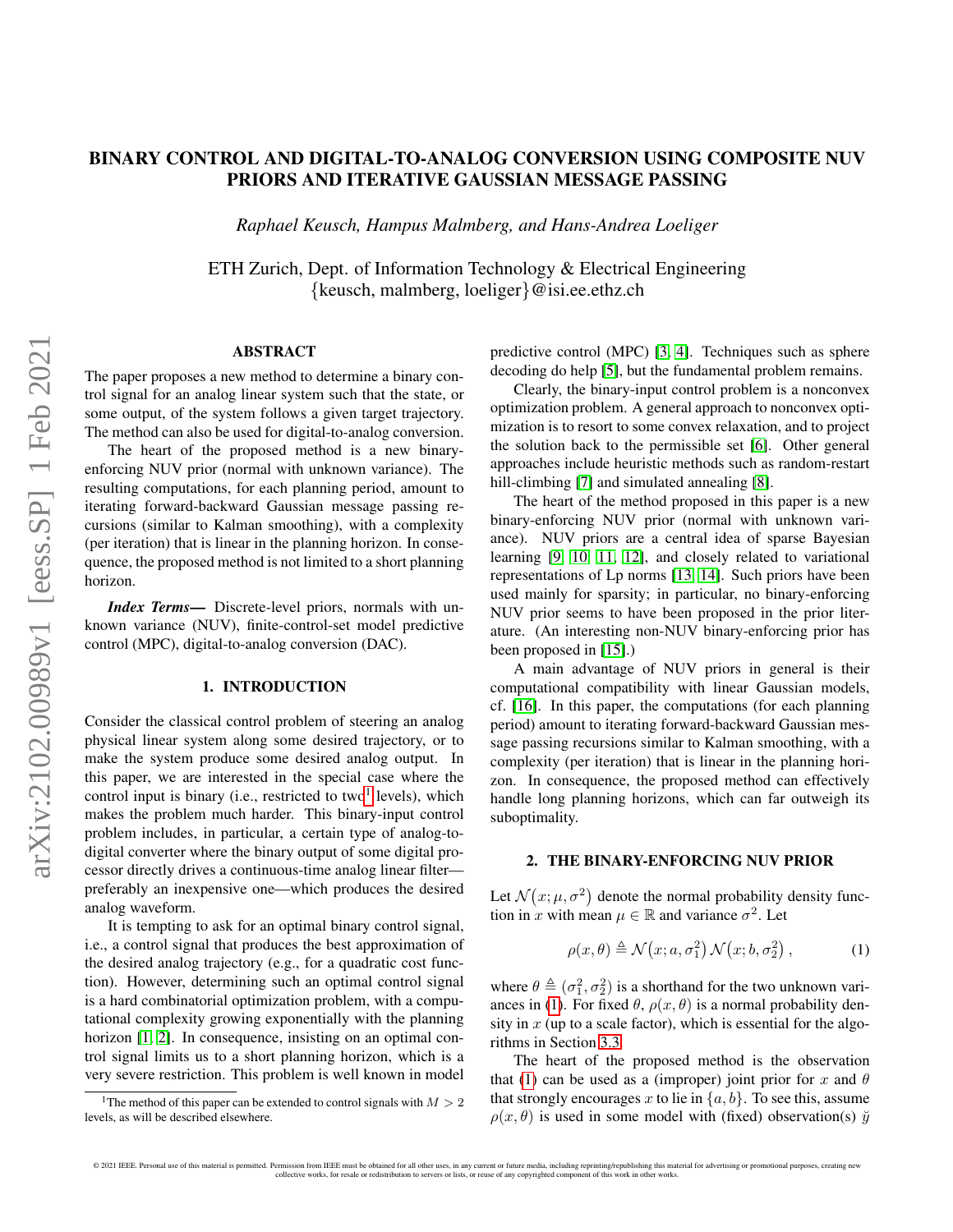

<span id="page-1-5"></span>**Fig. 1.** Factor graph of [\(3\)](#page-1-0) for fixed  $\ddot{y}$ . The boxes labeled " $\mathcal{N}$ " represent normal probability density functions  $\mathcal{N}(0, 1)$ .



<span id="page-1-3"></span>Fig. 2. The estimate of Section [2.1,](#page-1-1) for  $a = 0$  and  $b = 1$ , as a function of  $\mu$ .



<span id="page-1-4"></span>Fig. 3. The estimate of Section [2.2,](#page-1-2) for  $a = 0$  and  $b = 1$ , as a function of  $\mu$ .

and likelihood function  $p(\breve{y}|x)$ . Two different ways to estimate the variances  $\theta$  are considered in Sections [2.1](#page-1-1) and [2.2.](#page-1-2) For the numerical examples in Figs. [2](#page-1-3) and [3,](#page-1-4) we will assume that  $p(\check{y}|x)$  is Gaussian (in x) with mean  $\mu$  and variance  $s^2$ depending on  $\ddot{y}$ , i.e.,

<span id="page-1-7"></span>
$$
p(\breve{y}|x) = \mathcal{N}(x; \mu, s^2).
$$
 (2)

A factor graph [\[17\]](#page-4-16) of the resulting statistical system model

<span id="page-1-0"></span>
$$
p(\breve{y}|x)\rho(x,\theta) = \mathcal{N}(x;\mu,s^2)\,\mathcal{N}(x;a,\sigma_1^2)\,\mathcal{N}(x;b,\sigma_2^2)
$$
 (3)

is shown in Fig. [1.](#page-1-5)

# <span id="page-1-1"></span>2.1. Joint MAP Estimation

Assume that  $x$  and  $\theta$  are determined by joint MAP estimation. The resulting estimate  $\hat{x}$  of x is

$$
\hat{x} = \underset{x}{\operatorname{argmax}} \max_{\theta} p(\check{y}|x)\rho(x,\theta) \tag{4}
$$

<span id="page-1-6"></span>
$$
= \operatorname*{argmax}_{x} p(\breve{y}|x) \max_{\theta} \rho(x,\theta), \tag{5}
$$

with an effective (improper) prior

$$
\max_{\theta} \rho(x,\theta) = \max_{\sigma_1^2} \mathcal{N}\big(x;a,\sigma_1^2\big) \max_{\sigma_2^2} \mathcal{N}\big(x;b,\sigma_2^2\big) \qquad (6)
$$

$$
\propto \frac{1}{|x-a|\cdot|x-b|} \tag{7}
$$

It is obvious that this effective prior has a strong preference for x to lie in  $\{a, b\}$ .

Such estimates may conveniently be computed by alternating maximization (AM) over x and  $\theta$ , cf. Section [3.3.2.](#page-2-1) However, AM may converge to a local maximum rather than the global maximum [\(5\)](#page-1-6), in which case the estimate  $\hat{x}_{AM}$  returned by AM may lie outside  $\{a, b\}$ .

For  $p(\tilde{y}|x)$  as in [\(2\)](#page-1-7), the estimate  $\hat{x}_{AM}$  is plotted in Fig. [2.](#page-1-3) In this setting, we observe (and it can be proved) that, for every fixed  $\mu$  and sufficiently large  $s^2$ , there is no local maximum and  $\hat{x}_{AM}$  lies in  $\{a, b\}$ .

# <span id="page-1-2"></span>[2](#page-1-8).2. Type-II Estimation<sup>2</sup>

In this case, we first determine the MAP estimate  $\hat{\theta}$  of  $\theta$ , i.e.,

$$
\hat{\theta} = \underset{\theta}{\operatorname{argmax}} \int_{-\infty}^{\infty} p(\check{y}|x) \rho(x,\theta) \, dx,\tag{8}
$$

and then we estimate  $x$  as

<span id="page-1-9"></span>
$$
\hat{x} = \underset{x}{\operatorname{argmax}} p(\check{y}|x)\rho(x,\hat{\theta}).\tag{9}
$$

Such estimates may conveniently be computed by expectation maximization (EM) (cf. Section [3.3.3\)](#page-2-2), which, however, may converge to a local maximum. Moreover, even the global maximum [\(9\)](#page-1-9) may lie outside  $\{a, b\}$ . Nonetheless, for  $p(\tilde{y}|x)$  as in [\(2\)](#page-1-7), we observe (and it can be proved) that, for every fixed  $\mu \neq (a + b)/2$  and sufficiently large  $s^2$ ,  $\hat{x}_{EM}$  lies in  $\{a, b\}$ , as illustrated in Fig. [3.](#page-1-4)

# 3. SYSTEM MODEL AND ALGORITHMS

#### <span id="page-1-10"></span>3.1. Problem Statement

Consider a linear system with scalar input  $u_k \in \mathbb{R}$  and state  $x_k \in \mathbb{R}^N$ , which evolves according to

<span id="page-1-11"></span>
$$
x_k = Ax_{k-1} + Bu_k, \tag{10}
$$

<span id="page-1-8"></span> $2$ in the sense of [\[9,](#page-4-8) [11\]](#page-4-10)

<sup>© 2021</sup> IEEE. Personal use of this material is permitted. Permission from IEEE must be obtained for all other uses, in any current or future media, including reprinting/republishing this material for advertising or promotio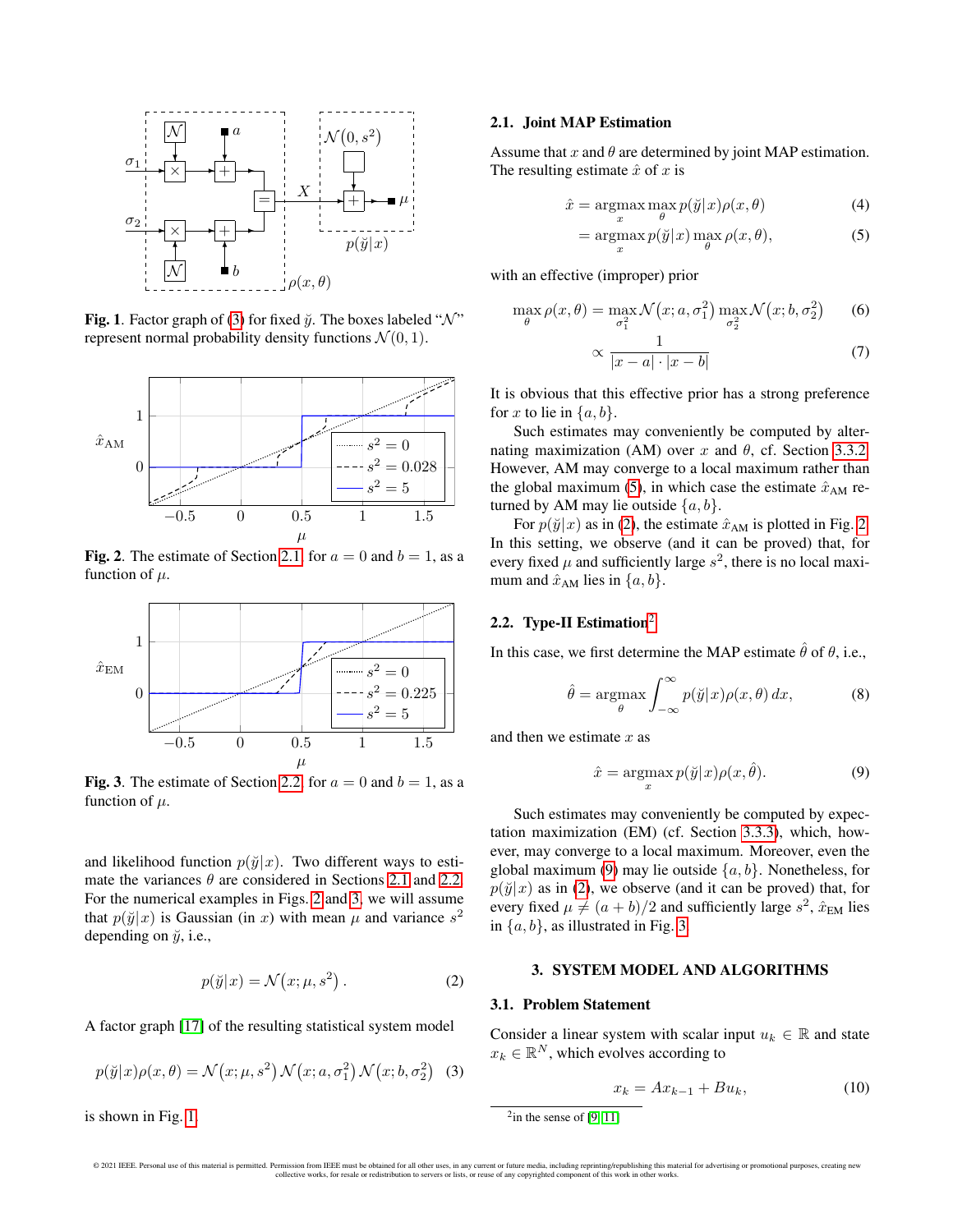where  $k \in \{1, 2, ..., K\}$  is the time index (with finite horizon K), and where both  $A \in \mathbb{R}^{N \times N}$  and  $B \in \mathbb{R}^{N \times 1}$  are assumed to be known. Our goal is to determine a two-level input signal  $u_1, \ldots, u_K \in \{a, b\}$  such that some output (or feature)

<span id="page-2-5"></span>
$$
y_k = Cx_k \in \mathbb{R}^L \tag{11}
$$

(with known  $C \in \mathbb{R}^{L \times N}$ ) follows a given trajectory  $\check{y}_1, \ldots,$  $\breve{y}_K \in \mathbb{R}^L$ , i.e., we wish

<span id="page-2-4"></span>
$$
\sum_{k=1}^{K} \|y_k - \breve{y}_k\|^2
$$
 (12)

to be as small as possible. For ease of exposition, we will assume that the initial state  $x_0$  is known.

Note that this offline control problem may be viewed as a single episode of an online control problem, with planning horizon K. Note also that we are primarily interested in  $K \gg$ 1, which precludes exhaustive tree search algorithms.

# 3.2. The Statistical Model

In order to solve the problem stated in Section [3.1,](#page-1-10) we turn it into a statistical estimation problem with an (improper) i.i.d. prior[3](#page-2-3)

<span id="page-2-6"></span>
$$
\rho(u,\theta) \triangleq \prod_{k=1}^{K} \rho(u_k,\theta_k), \qquad (13)
$$

where  $u \triangleq (u_1, \ldots, u_K)$ ,  $\theta \triangleq (\theta_1, \ldots, \theta_K)$ , and

$$
\rho(u_k, \theta_k) \triangleq \mathcal{N}(u_k; a, \sigma_{1,k}^2) \mathcal{N}(u_k; b, \sigma_{2,k}^2)
$$
 (14)

with  $\theta_k = (\sigma_{1,k}^2, \sigma_{2,k}^2)$  as in [\(1\)](#page-0-1). Accordingly, we replace [\(12\)](#page-2-4) by the likelihood function

$$
p(\breve{y}|u) = \prod_{k=1}^{K} \frac{1}{(2\pi)^{L/2} s^L} \exp\left(\frac{-\|y_k - \breve{y}_k\|^2}{2s^2}\right), \quad (15)
$$

where  $\ddot{y} = (\ddot{y}_1, \ldots, \ddot{y}_K)$  and where  $s > 0$  is a free parameter. The complete statistical model is then given by

$$
p(\breve{y}, u, \theta) \triangleq p(\breve{y}|u)\rho(u, \theta)
$$
\n(16)

together with [\(10\)](#page-1-11) and [\(11\)](#page-2-5).

#### <span id="page-2-0"></span>3.3. Algorithms

Both joint MAP estimation of u and  $\theta$  (as in Section [2.1\)](#page-1-1) and type-II estimation of u and  $\theta$  (as in Section [2.2\)](#page-1-2) can be implemented as special cases (with different versions of Step 2) of the following algorithm.

#### *3.3.1. Iterative Kalman Input Estimation (IKIE)*

The algorithm estimates  $\theta$  and u by alternating the following two steps for  $i = 1, 2, 3, \ldots$ :

- 1. For fixed  $\theta = \theta^{(i-1)}$ , compute the posterior means  $\hat{u}_k^{(i)}$  of  $u_k$  (for  $k = 1, ..., K$ ) and, if necessary, the posterior variances  $V_{U_h}^{(i)}$  $U_k^{(i)}$  of  $u_k$ , with respect to the probability distribution  $p(u|\tilde{\tilde{y}}, \theta)$ .
- 2. From these means and variances, determine new NUV parameters  $\theta^{(i)}$ .

Note that Step 1 operates with a standard linear Gaussian model. In consequence, the required means and variances can be computed by standard Kalman-type recursions or, equivalently, by forward-backward Gaussian message passing, with a complexity that is linear in K.

A preferred such algorithm is MBF message passing as in [\[16,](#page-4-15) Section V], which amounts to Modified Bryson–Frazier smoothing [\[18\]](#page-4-17) augmented with input signal estimation. This algorithm requires no matrix inversion<sup>[4](#page-2-7)</sup> and is numerically quite stable.

# <span id="page-2-1"></span>*3.3.2. Determining* θ *and* u *by Joint MAP Estimation*

In this case, we wish to compute the estimate

<span id="page-2-9"></span>
$$
\hat{u} = \underset{u}{\operatorname{argmax}} \max_{\theta} p(\check{y}|u)\rho(u,\theta). \tag{17}
$$

The double maximization (over u and  $\theta$ ) is naturally implemented by alternating maximization, which can be implemented by the IKIE algorithm, with Step 2 given by

$$
\left(\sigma_{1,k}^2\right)^{(i)} = \left(\hat{u}_k^{(i)} - a\right)^2 \text{ and } \left(\sigma_{2,k}^2\right)^{(i)} = \left(\hat{u}_k^{(i)} - b\right)^2. (18)
$$

### <span id="page-2-2"></span>*3.3.3. Type-II Estimation*

θ

 $\left($ 

In this case, we wish to compute the estimate

<span id="page-2-10"></span>
$$
\hat{\theta} = \underset{\theta}{\operatorname{argmax}} \int p(\check{y}|u)\rho(u,\theta) \, \mathrm{d}u,\tag{19}
$$

which can be carried out by expectation maximization [\[19\]](#page-4-18) with hidden variable(s) u. The update step for  $\theta$  is

$$
^{(i)} = \underset{\theta}{\operatorname{argmax}} \mathbb{E}[\log p(\breve{y}|U)\rho(U,\theta)] \tag{20}
$$

<span id="page-2-8"></span>
$$
= \underset{\theta}{\operatorname{argmax}} \mathbb{E}[\log \rho(U, \theta)], \qquad (21)
$$

where the expectation is with respect to  $p(u|\tilde{y}, \theta^{(i-1)})$ . The update [\(20\)](#page-2-8) turns out to be computable by the IKIE algorithm with Step 2 given by

$$
\left(\sigma_{1,k}^2\right)^{(i)} = V_{U_k}^{(i)} + \left(\hat{u}_k^{(i)} - a\right)^2 \text{ and } (22)
$$

$$
\sigma_{2,k}^2 \big)^{(i)} = V_{U_k}^{(i)} + \big(\hat{u}_k^{(i)} - b\big)^2. \tag{23}
$$

<span id="page-2-7"></span><sup>4</sup>This is obvious for  $L = 1$ . For  $L > 1$ , a little adaptation is required.

<span id="page-2-3"></span> ${}^{3}$ In [\(13\)](#page-2-6),  $\rho$  is used for two different functions (with different arguments).

<sup>© 2021</sup> IEEE. Personal use of this material is permitted. Permission from IEEE must be obtained for all other uses, in any current or future media, including reprinting/republishing this material for advertising or promotio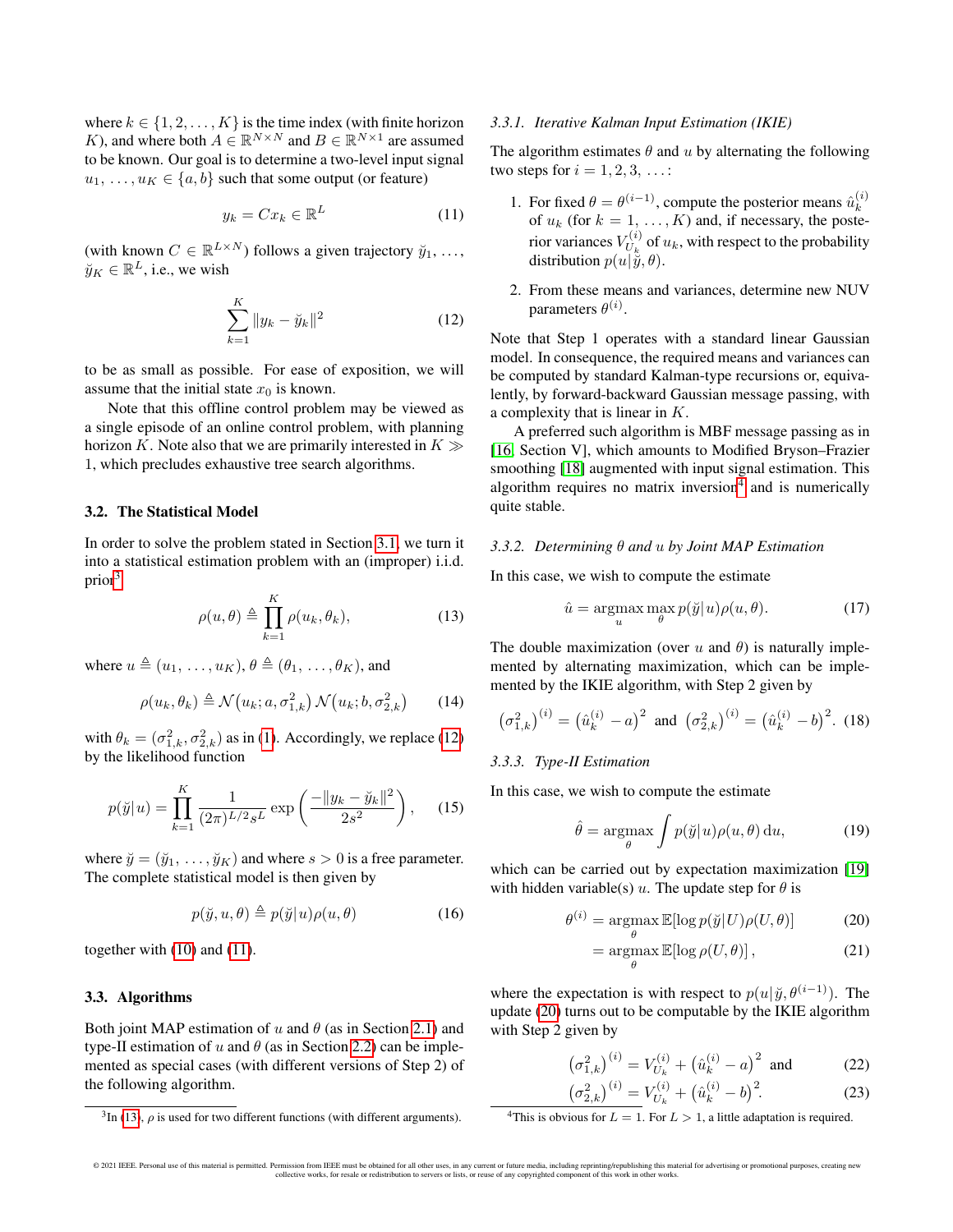

<span id="page-3-1"></span>Fig. 4. Digital-to-analog conversion as in Section [4.1](#page-3-0) with target waveform  $\ddot{y}$  (dashed), digital control signal  $u$  (bottom), and filter output signal  $y$  (solid blue).

### *3.3.4. Remarks*

- 1. The algorithms of this section normally converge to a local (not the global) maximum of [\(17\)](#page-2-9) or [\(19\)](#page-2-10).
- 2. The parameter s controls the error  $(12)$ . If s is chosen too small, the algorithm may return a nonbinary  $u$ .
- 3. Type-II estimation empirically works better than joint MAP estimation (in agreement with [\[20\]](#page-4-19)). The numerical results in Figs. [4](#page-3-1) and [5](#page-3-2) are obtained with type-II estimation.

# 4. EXAMPLES

# <span id="page-3-0"></span>4.1. Digital-to-Analog Conversion

One method for digital-to-analog conversion is to feed a continuous-time analog linear filter directly with a binary output signal  $u$  of a digital processor. This method requires an algorithm to compute a suitable binary signal  $u$  such that the analog filter output approximates the desired analog signal  $\check{y}$ . A standard approach is to compute u by a delta-sigma modulator [\[21\]](#page-4-20), which requires the analog filter to approximate an ideal low-pass filter. By contrast, the method of this paper works also with simpler (i.e., less expensive) analog filters.

For the following numerical example, the analog filter is a 3rd-order low-pass, resulting in the discrete-time state space model

$$
A = \begin{bmatrix} 0.7967 & -6.3978 & -94.2123 \\ 0.0027 & 0.9902 & -0.1467 \\ 0 & 0.0030 & 0.9999 \end{bmatrix},
$$
 (24)

 $B = \begin{bmatrix} 0.0027 & 0 & 0 \end{bmatrix}^T$ , and  $C = \begin{bmatrix} 0 & 0 & 35037.9 \end{bmatrix}$ . The numerical results in Fig. [4](#page-3-1) are obtained with  $a = 0, b = 1$ ,  $K = 450$  and  $s^2 = 0.045$ .



<span id="page-3-2"></span>Fig. 5. Flappy bird control with check points  $\ddot{y}$ , binary control signal  $u$  (bottom), and resulting trajectory  $y$  (solid blue).

# 4.2. Trajectory Planning with Sparse Checkpoints

The following control problem is a version of the *flappy bird* computer game [\[22\]](#page-4-21). Consider an analog physical system consisting of a point mass  $m$  moving forward (left to right in Fig. [5\)](#page-3-2) with constant horizontal velocity and "falling" vertically with constant acceleration q. The  $\{0, 1\}$ -valued control signal u affects the system only if  $u_k = 1$ , in which case a fixed value is added to the vertical impulse. We wish to steer the point mass such that it passes approximately through a sequence of check points, as illustrated in Fig. [5.](#page-3-2)

For this example, we need a slight generalization<sup>[5](#page-3-3)</sup> of  $(10)$ – [\(12\)](#page-2-4) as follows. The state  $x_k \in \mathbb{R}^2$  (comprising the vertical position and the vertical speed) evolves according to

$$
x_k = \begin{bmatrix} 1 & T \\ 0 & 1 \end{bmatrix} x_{k-1} + \begin{bmatrix} 0 \\ 1/m \end{bmatrix} u_k + \begin{bmatrix} 0 \\ -Tg \end{bmatrix},
$$
 (25)

and we wish the vertical position  $y_k = \begin{bmatrix} 1 & 0 \end{bmatrix} x_k$  to minimize

$$
\sum_{k=1}^{K} w_k (y_k - \breve{y}_k)^2, \tag{26}
$$

where  $w_k = 1$  if  $\ddot{y}_k$  is a checkpoint and  $w_k = 0$  otherwise.

The numerical results in Fig. [5](#page-3-2) are obtained with  $m = 0.5$ ,  $T = 0.1, g = 0.25, a = 0, b = 1, K = 250, \text{ and } s^2 = 0.1.$ 

### 5. CONCLUSION

We have proposed a new method for controlling a linear system with binary input, which can also be used for digital-toanalog conversion. The key idea is a new binary-enforcing prior with a NUV representation, which turns the actual computations into iterations of Kalman-type forward-backward recursions. The computational complexity of the proposed method is linear in the planning horizon, with compares favorably with existing "optimal" methods.

The proposed prior and method can be extended both to  $M > 2$  levels and to sparse level switching in the control signal, as will be detailed elsewhere.

The suitability of the proposed prior for other applications remains to be investigated.

<span id="page-3-3"></span><sup>&</sup>lt;sup>5</sup>This generalization is effortlessly handled by IKIE.

<sup>© 2021</sup> IEEE. Personal use of this material is permitted. Permission from IEEE must be obtained for all other uses, in any current or future media, including reprinting/republishing this material for advertising or promotio